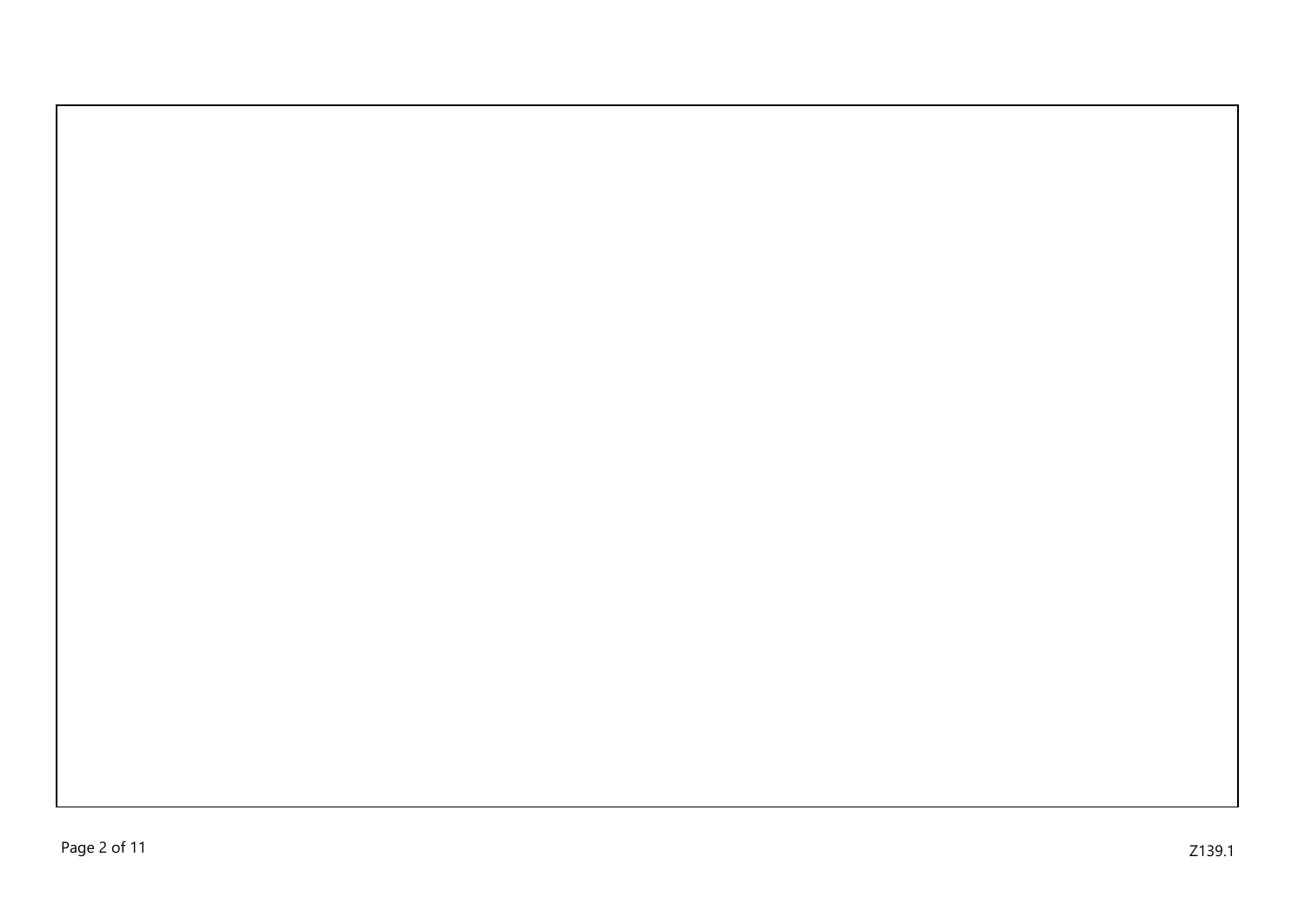| #               | Island              | House Name                                       | Name                   | Sex       | National ID | ، ه ، ره<br>مره برگ                     | ىئرىتر                                                                                                                                                                                                                              |
|-----------------|---------------------|--------------------------------------------------|------------------------|-----------|-------------|-----------------------------------------|-------------------------------------------------------------------------------------------------------------------------------------------------------------------------------------------------------------------------------------|
| GA. Vilingili   |                     |                                                  |                        |           |             |                                         |                                                                                                                                                                                                                                     |
|                 | GA. Vilingili       | Fonimaage                                        | Hussain Nashid         | M         | A158623     | ژسرچ ۽                                  | برسكىرىكى المرتشوش                                                                                                                                                                                                                  |
|                 | GDh. Faresmaathodaa |                                                  |                        |           |             |                                         |                                                                                                                                                                                                                                     |
| 2               |                     | GDh. Faresmaathodaa Maathodaa Avah. Fusthulhaage | Ibrahim Junaid Rasheed | M         | A301534     | پر پر ره ده د ده د ده<br>د پر پر پر سون | مەھەر ئەسمى كەنبە                                                                                                                                                                                                                   |
|                 | Gn. Fuvahmulah      |                                                  |                        |           |             |                                         |                                                                                                                                                                                                                                     |
| 3               | Gn. Fuvahmulah      | Dhoodigan. Tharimaage                            | Asim Mohamed           | M         | A006351     | قروبر مى ئەبرىمى                        | ه و دره د و<br>هستو وبرووتر                                                                                                                                                                                                         |
|                 | HA. Maarandhoo      |                                                  |                        |           |             |                                         |                                                                                                                                                                                                                                     |
| $\overline{4}$  | HA. Maarandhoo      | Dhekunuge                                        | Mohamed Hussain        | ${\sf M}$ | A085774     | ، ج ج ج ۽<br>قريا سرچ                   | ورەرو ويەر                                                                                                                                                                                                                          |
| Male'           |                     |                                                  |                        |           |             |                                         |                                                                                                                                                                                                                                     |
| 5               | Male'               | G. Alishaa                                       | Aishath Ali            | F.        | A011879     | ى - مەتوشە                              | وكرمشتمو الكامح                                                                                                                                                                                                                     |
| S. Feydhoo      |                     |                                                  |                        |           |             |                                         |                                                                                                                                                                                                                                     |
| $6\overline{6}$ | S. Feydhoo          | Baadeege                                         | Ahmed Masood           | M         | A026605     | ړ<br>ځېږ                                | ر ە ر د<br>م.ئرىر تىر<br>بر ۶ <i>۶۵ و</i><br>تر سوړنو                                                                                                                                                                               |
| 7               | S. Feydhoo          | Chaandhaneemaage                                 | Ahmed Ibrahim          | M         | A016111     | ڭۇسرترس <sub>ر</sub> ىرىگى              | ورود مصرور                                                                                                                                                                                                                          |
| 8               | S. Feydhoo          | Koamas                                           | Moosa Didi             | M         | A032745     | ەر ە                                    | اتر مشهود<br> تر مشهود                                                                                                                                                                                                              |
| 9               | S. Feydhoo          | Malares                                          | Ibrahim Farhan         | M         | A019331     | ىر يە ھ<br><b>ب</b> ە ئىرىگ             | رەيزرو زىر <i>دە</i>                                                                                                                                                                                                                |
| 10              | S. Feydhoo          | Oivaali                                          | Mohamed Manikfaanu     | M         | A042764     | وترمرغر                                 | وره رور سروه و<br>د بر بر د تر شرید تر ش                                                                                                                                                                                            |
|                 | S. Hithadhoo        |                                                  |                        |           |             |                                         |                                                                                                                                                                                                                                     |
| 11              | S. Hithadhoo        | Arrow                                            | Shafy Saleem           | ${\sf M}$ | A020310     | برحمه                                   | ے کھیے جا سکھیے کی ایک ایک ان کے منصب کے ان کے ان کے منصب کے لیے جاتی ہے۔<br>منصب کے منصب کے منصب کے منصب کے منصب کے حاصل کے منصب کے منصب کے باہر کے منصب کے منصب کے منصب کے منصب کے منصب ک<br>منصب کے منصب کے منصب کے منصب کے منصب |
| 12              | S. Hithadhoo        | Kalhudhirimaage                                  | <b>Ahmed Didi</b>      | M         | A070088     | ر تومرىر تركي<br>مومرىر تركي            | ر ه رو<br>در دورور                                                                                                                                                                                                                  |
| $ 13\rangle$    | S. Hithadhoo        | Raadhaa                                          | Abdulla Shirhaan Sodig | M         | A303684     | بڑڈ                                     | رە داللە ھەرگەر سەرز                                                                                                                                                                                                                |
|                 | S. Hulhudhoo        |                                                  |                        |           |             |                                         |                                                                                                                                                                                                                                     |
| 14              | S. Hulhudhoo        | Chabeylee Vaadhee                                | Ali Thoriq             | M         | A095522     | کوگامورگ <sup>و</sup> ر                 | أوسمج وتحميرهم                                                                                                                                                                                                                      |
| 15              | S. Hulhudhoo        | Chanpaapool Maage                                | Ali Mohamed            | M         | A152058     | ر ۵ ۶ ۶۶۵ و.<br>کارگرونونو و ک          | ر دره در در در در در در کار در در است.<br>در در در در در در در در                                                                                                                                                                   |
| S. Meedhoo      |                     |                                                  |                        |           |             |                                         |                                                                                                                                                                                                                                     |
| 16              | S. Meedhoo          | Glory                                            | Moosa Shiyam           | M         | A271252     | ە مىمىيە                                | دو مئے<br>شەدگرى                                                                                                                                                                                                                    |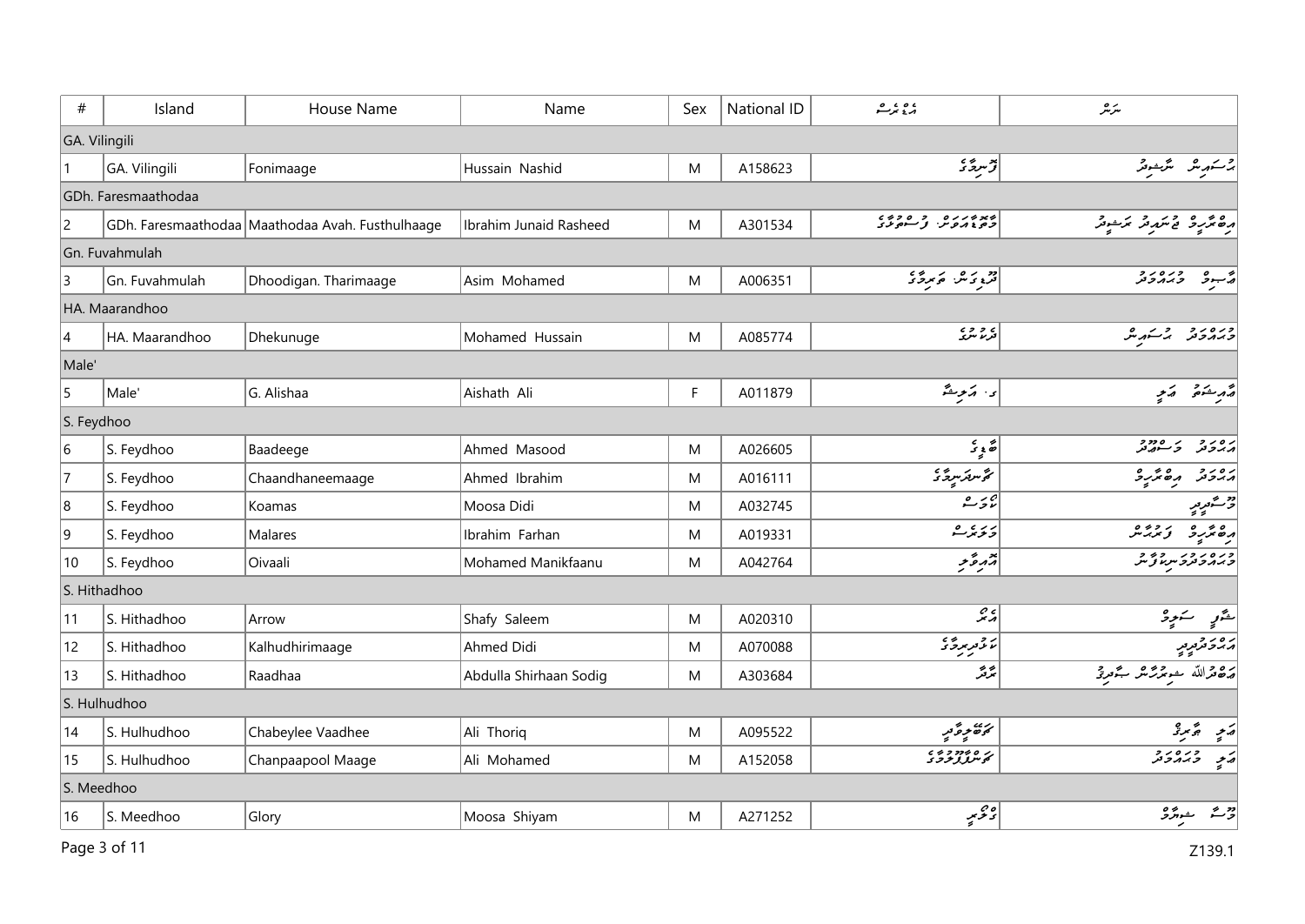| $\overline{a}$ | dhoo! | Ihuvilaade    | -Ras<br>Atza<br>shaar<br>. | M | ADCODOS<br>4∠0ŏ∠∪∠ | ر تر و مر و  | مرو                     |
|----------------|-------|---------------|----------------------------|---|--------------------|--------------|-------------------------|
| 18             | ednoo | Narugis Villa | -athmath<br>Saeedha        |   | A013484            | سربری مسوح پ | - سوور سر<br>.<br>- - - |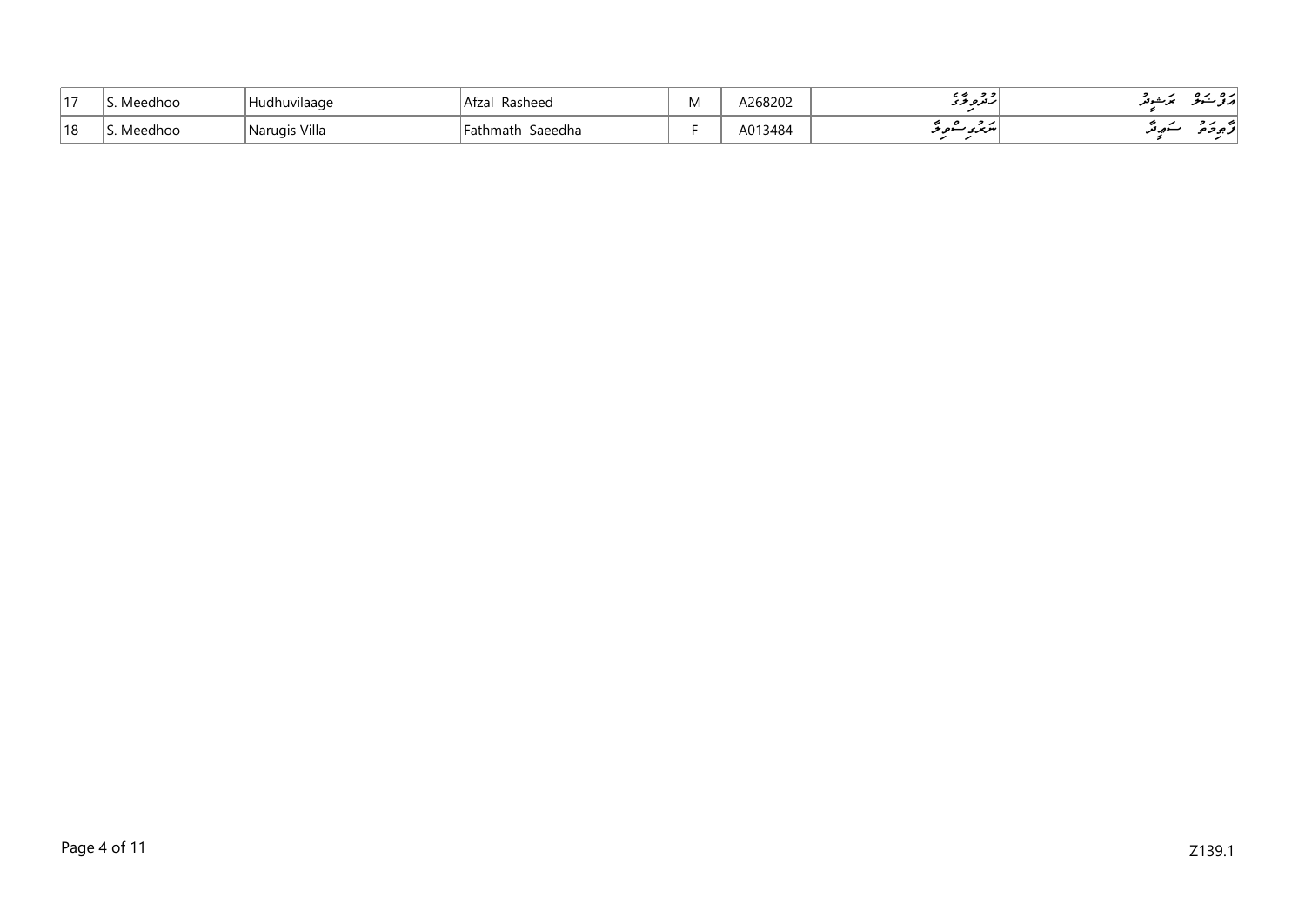## *w7qAn8m?sCw7mRo>u;wEw7mRw;sBo<*

| ' مرمر | 'يئرىثر: |
|--------|----------|
|        |          |
|        |          |
|        |          |

## w*99907 c99u 02 y990 c9000*<br>מית 29 gam=y*7gram*<br>ק

| بر ه | ىر مىر |  |
|------|--------|--|
|      |        |  |
|      |        |  |
|      |        |  |

| $\frac{2}{n}$ | $\overline{\phantom{a}}$ | اير هنه. | $\mathcal{O} \times$<br>سرسر |
|---------------|--------------------------|----------|------------------------------|
|               |                          |          |                              |
|               |                          |          |                              |
|               |                          |          |                              |

| ' ئىرتىر: | سر سر |  |
|-----------|-------|--|
|           |       |  |
|           |       |  |
|           |       |  |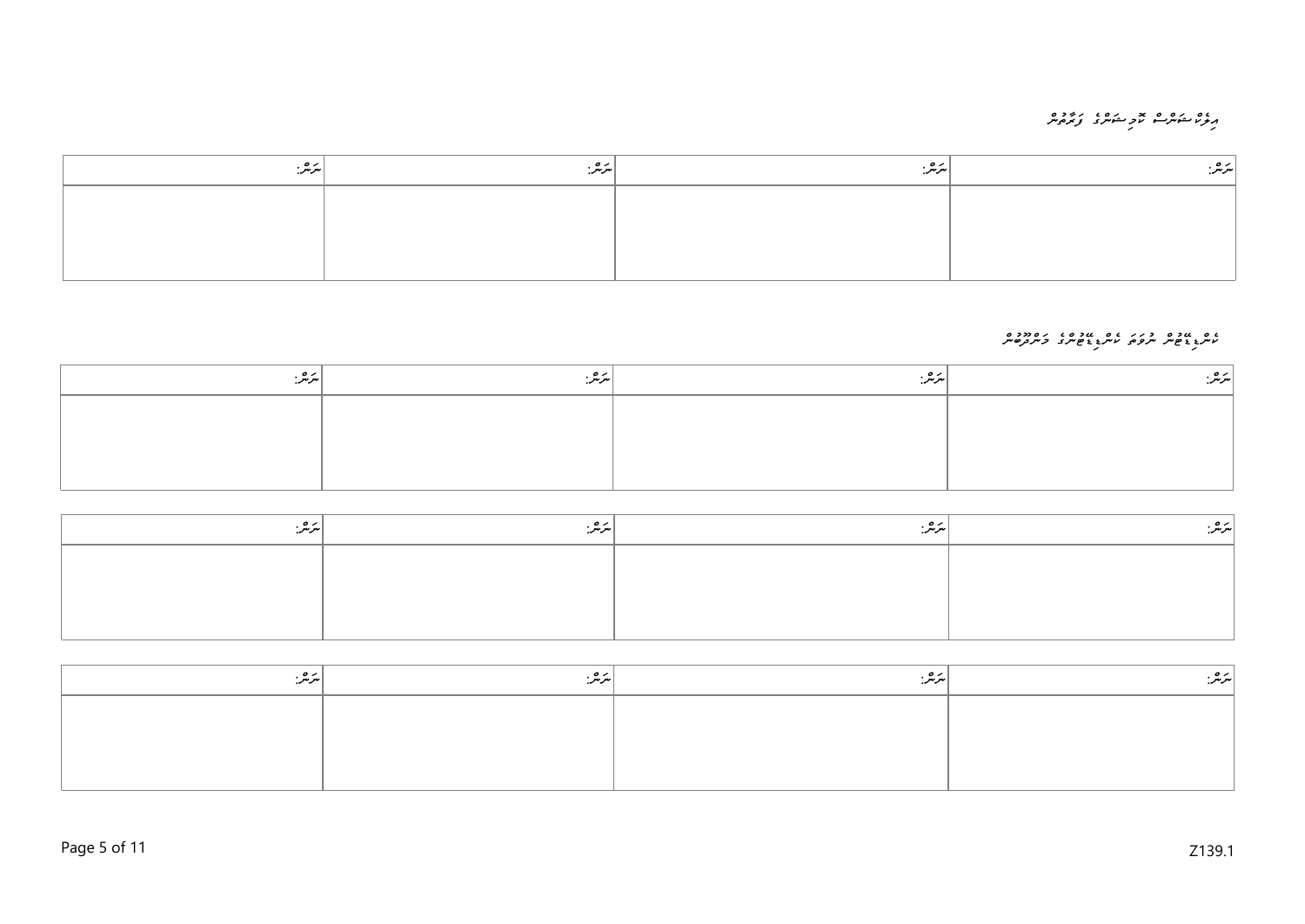| يره. | ο. | ا ير ه |  |
|------|----|--------|--|
|      |    |        |  |
|      |    |        |  |
|      |    |        |  |

| <sup>.</sup> سرسر. |  |
|--------------------|--|
|                    |  |
|                    |  |
|                    |  |

| ىئرىتر. | $\sim$ | ا بر هه. | لىرىش |
|---------|--------|----------|-------|
|         |        |          |       |
|         |        |          |       |
|         |        |          |       |

| 。<br>مرس. | $\overline{\phantom{a}}$<br>مر مىر | ىرىر |
|-----------|------------------------------------|------|
|           |                                    |      |
|           |                                    |      |
|           |                                    |      |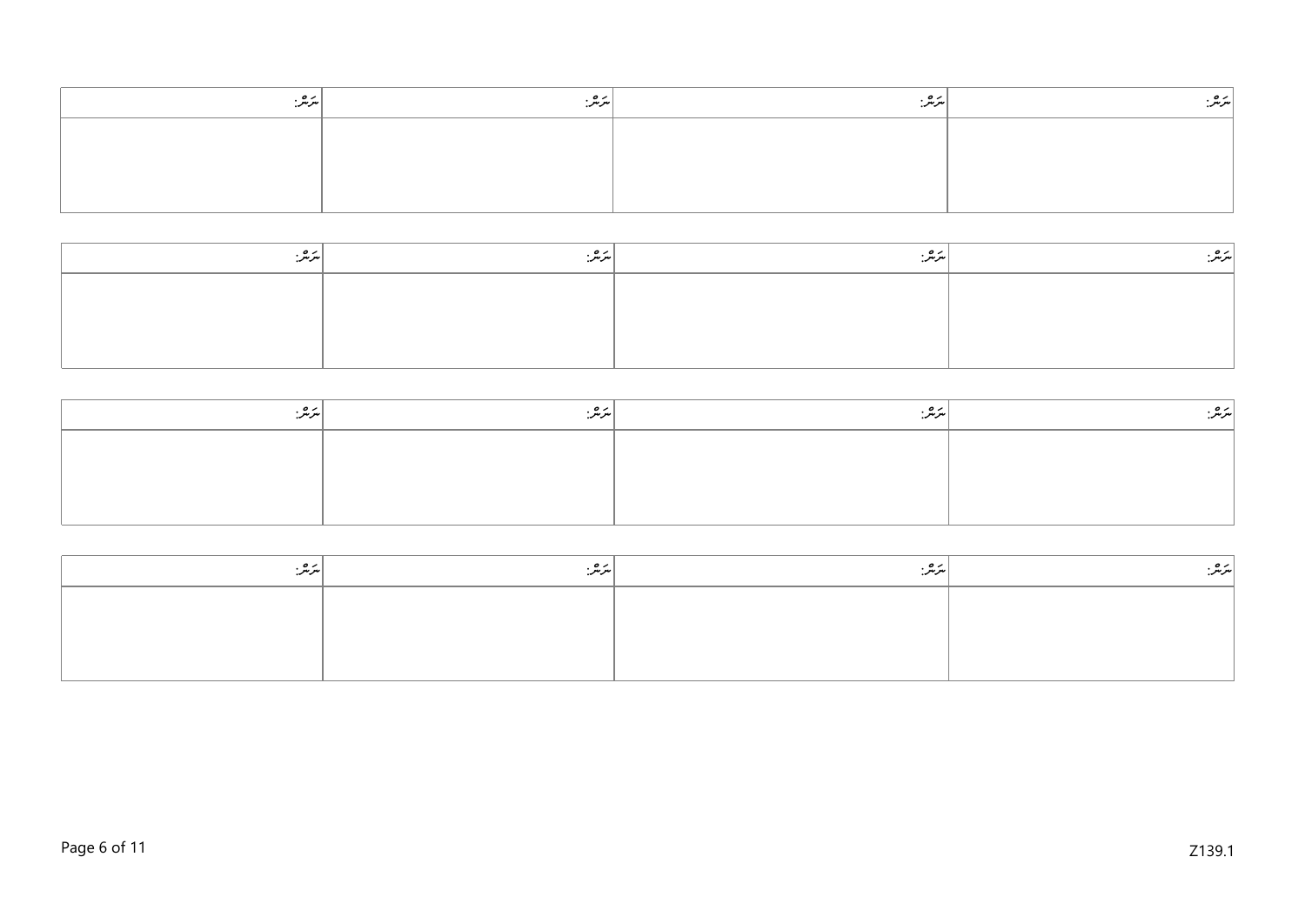| ير هو . | $\overline{\phantom{a}}$ | يرمر | اير هنه. |
|---------|--------------------------|------|----------|
|         |                          |      |          |
|         |                          |      |          |
|         |                          |      |          |

| ىر تىر: | $\circ$ $\sim$<br>" سرسر . | يبرحه | o . |
|---------|----------------------------|-------|-----|
|         |                            |       |     |
|         |                            |       |     |
|         |                            |       |     |

| 'تترنثر: | 。<br>,,,, |  |
|----------|-----------|--|
|          |           |  |
|          |           |  |
|          |           |  |

|  | . ه |
|--|-----|
|  |     |
|  |     |
|  |     |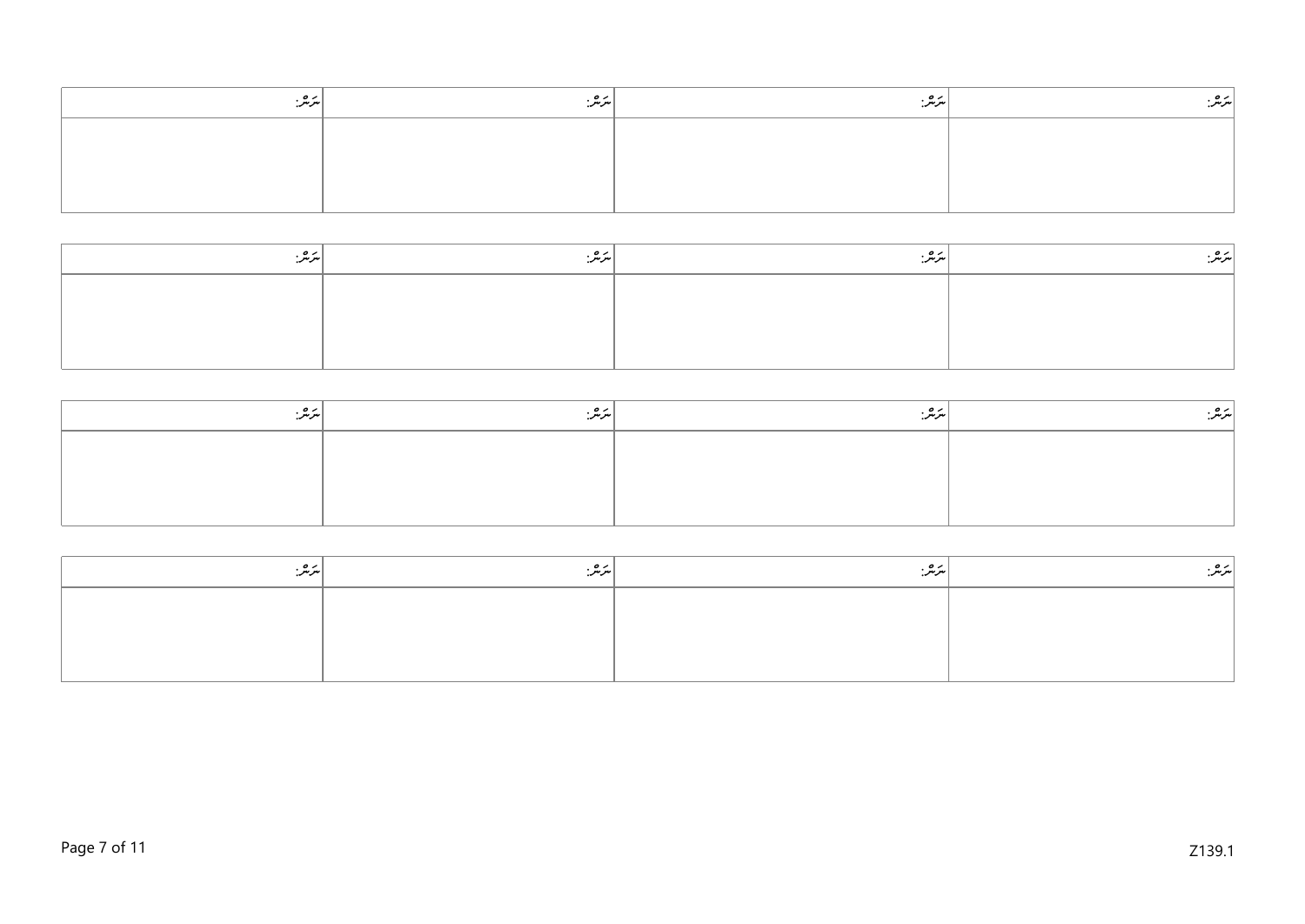| ير هو . | $\overline{\phantom{a}}$ | يرمر | اير هنه. |
|---------|--------------------------|------|----------|
|         |                          |      |          |
|         |                          |      |          |
|         |                          |      |          |

| ىر تىر: | $\circ$ $\sim$<br>" سرسر . | يبرحه | o . |
|---------|----------------------------|-------|-----|
|         |                            |       |     |
|         |                            |       |     |
|         |                            |       |     |

| 'تترنثر: | 。<br>,,,, |  |
|----------|-----------|--|
|          |           |  |
|          |           |  |
|          |           |  |

| 。 |  |  |
|---|--|--|
|   |  |  |
|   |  |  |
|   |  |  |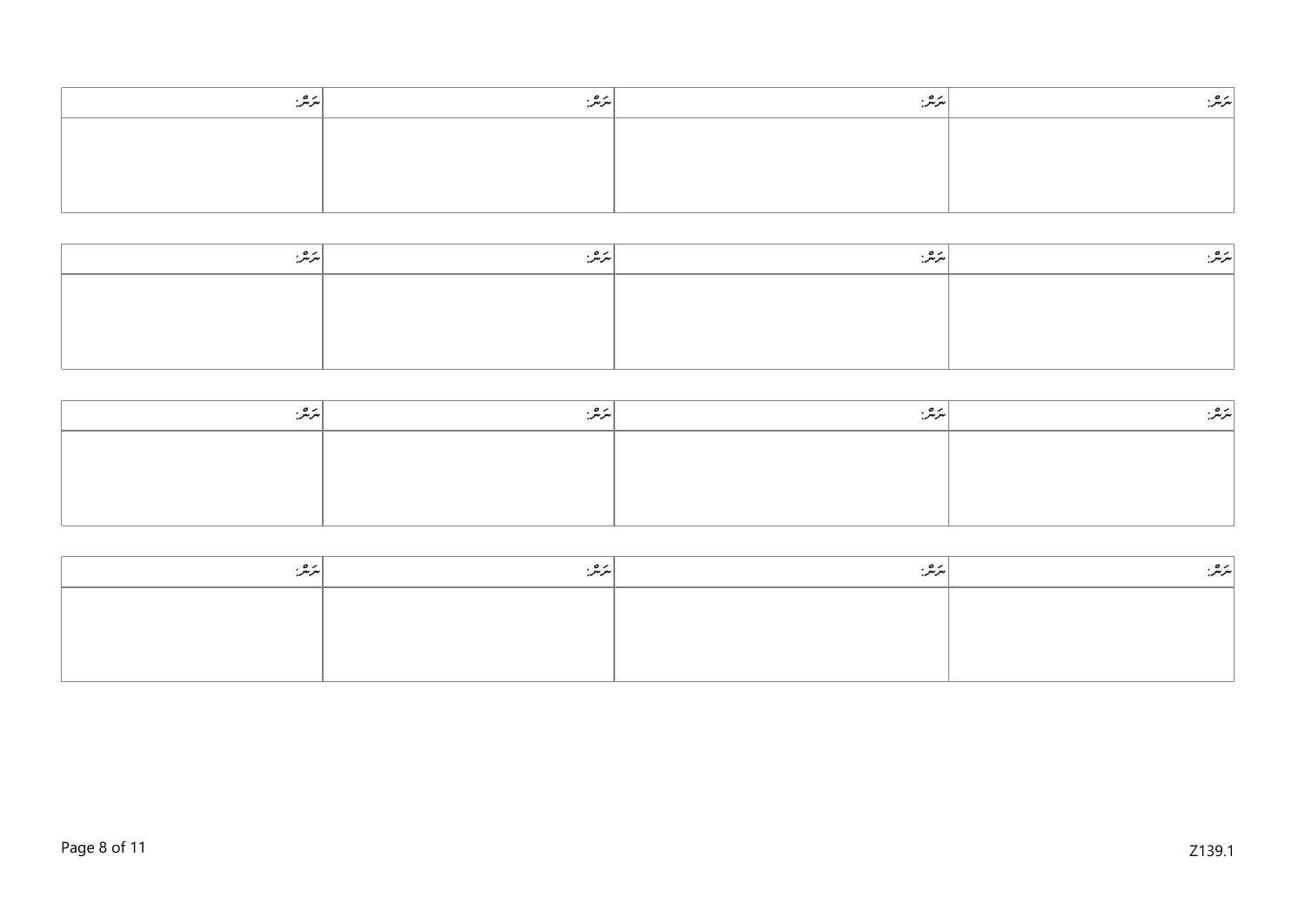| $\cdot$ | 。 | $\frac{\circ}{\cdot}$ | $\sim$<br>سرسر |
|---------|---|-----------------------|----------------|
|         |   |                       |                |
|         |   |                       |                |
|         |   |                       |                |

| يريثن | ' سرسر . |  |
|-------|----------|--|
|       |          |  |
|       |          |  |
|       |          |  |

| بر ه | 。 | $\sim$<br>َ سومس. |  |
|------|---|-------------------|--|
|      |   |                   |  |
|      |   |                   |  |
|      |   |                   |  |

| 。<br>. س | ىرىىر |  |
|----------|-------|--|
|          |       |  |
|          |       |  |
|          |       |  |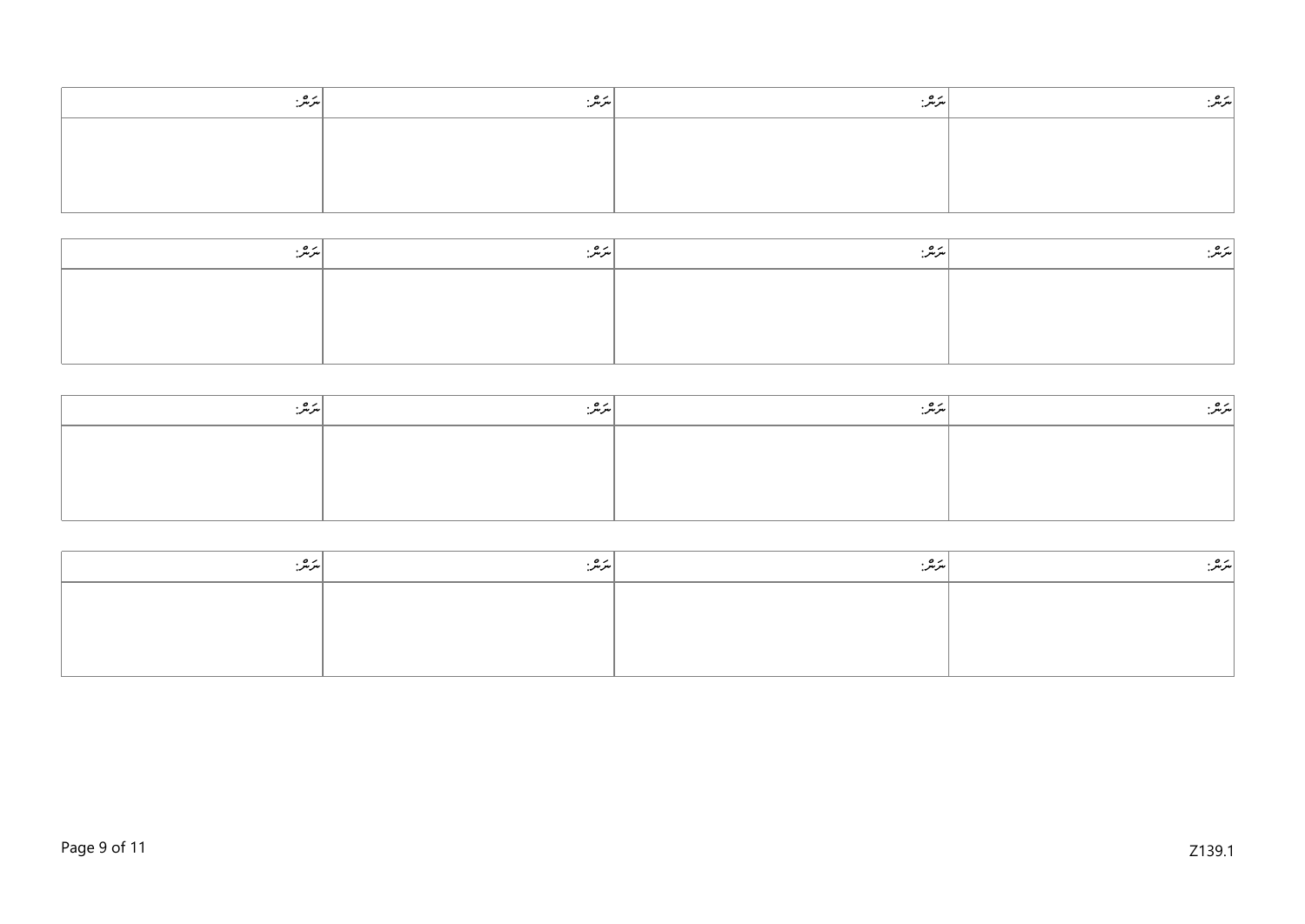| ير هو . | $\overline{\phantom{a}}$ | يرمر | اير هنه. |
|---------|--------------------------|------|----------|
|         |                          |      |          |
|         |                          |      |          |
|         |                          |      |          |

| ىئرىتى: | الترنثين | ا بر هر: | o <i>~</i><br>َ سرسر |
|---------|----------|----------|----------------------|
|         |          |          |                      |
|         |          |          |                      |
|         |          |          |                      |

| الترنثر: | ' مرتكز: | الترنثر: | .,<br>سرس. |
|----------|----------|----------|------------|
|          |          |          |            |
|          |          |          |            |
|          |          |          |            |

|  | . ه |
|--|-----|
|  |     |
|  |     |
|  |     |